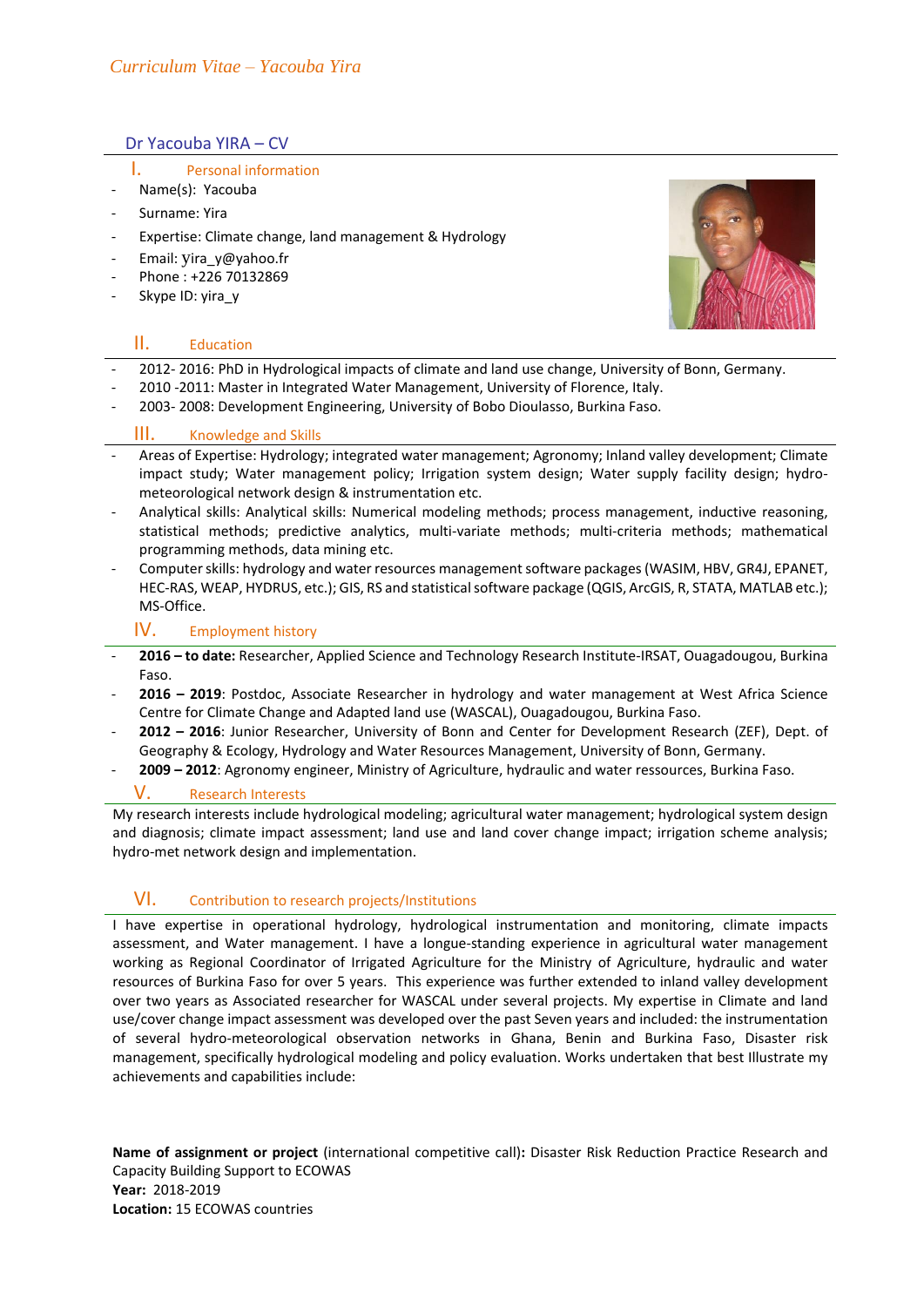### **Funder:** World Bank

#### **Positions held:** Team-Member

**Activities performed:** 1- Conduct a baseline study on trans-boundary floods and disasters in the ECOWAS region; 2- Develop a regional flood forecasting system integrating existing regional and national systems and provide guidance on open data management; 3- Develop a policy note on a regional (ECOWAS) approach for post disaster recovery and reconstruction planning (including Post Disaster Needs Assessments), capacity building and support through institutions in the region, such as universities; 4- Facilitate training and capacity enhancement for the ECOWAS Commission and experts from member states related to flood forecasting, disaster preparedness and post disaster recovery planning; 5- Provide guidance on strengthening the academic network related to disaster risk management across different disciplines in West Africa and contribute to relevant regional conferences.

**Name of assignment or project** (international competitive call): Capacity building in support of weather, water and climate services in Mali and Niger

**Year**:2019-2020

**Location**: Mali and Niger

**Funder**: World Bank

**Positions held**: Team-Member, Expert in DRR

**Activities performed**: 1-Provide guidance to the World Bank for strengthening technical and human capacity of all relevant stakeholders in Mali and Niger;2-provide tailored short courses to strengthen the technical capacity of the technical experts of the national hydrometeorological services in Mali and Niger;3-Provide guidance to the World Bank on investment planning for effective weather, water and climate services in Mali and Niger.

**Name of assignment or project** (international competitive call)**:** Participatory assessment of flood-related disaster prevention and development of an adapted coping system in Ghana

**Year:** 2018 - 2022

**Location:** Ghana

**Funder:** German Ministry of Education & research through IKARIM "Disaster and Risk Management " call **Positions held:** Expert-Hydrology

**Activities performed: (1)** Investigate the current status, gaps, weaknesses, and challenges of the flood risk management and strategy; (2) identify possible actions on reducing the flood-related risk at national level; (3) develop and implement an innovative web-based DSS tool for an inter/trans-disciplinary participatory decisionmaking process.

**Name of assignment or project** (international competitive call)**:** Managing new risks and opportunities of agricultural development of African floodplains

**Year:** 2016-2019

### **Location: Senegal and Burkina Faso**

**Funder:** French Ministry of Foreign Affairs under AGRICORA programme (Agriculture and climatic risk management, tools and research in Africa)

**Positions held:** Expert-Hydrology

**Activities performed:** 1- Analysis of the evolution of agricultural development policies in floodplains 2- Regional and participatory diagnosis of the diversity of exploitation conditions in floodplains and the problems encountered on a sample of representative sites in the region and intervention policies 3- Assessment of hydro-climatic hazards and the effects of developments on water regimes in floodplains and lowland areas 4- Assessment of current risk management modalities and adaptive and resilient capacities of production systems and communities 5- Strengthening the capacities of national research and stakeholder organizations.

**Name of assignment or project** (international competitive call)**:** Climate information for integrated renewable electricity generation

**Year:** 2017 - 2020

**Location:** Volta-Niger basins

**Funder:** German Ministry of Education & research through ER4CS (European Research Area for Climate Services) **Positions held:** Expert-Hydropower

**Activities performed:** (1) Contribute to screening and mapping potentials of hydropower Renewable Electricity Generation (REG) in West Africa (W/A); (2) regional mapping of peak/low flows in the Volta-Niger basins for the identification of potential locations of mixed hydropower demonstrator; (3) perform WASIM model evaluation, potential impacts of extreme events on hydropower REG, mixed-REG suitability for the case study areas.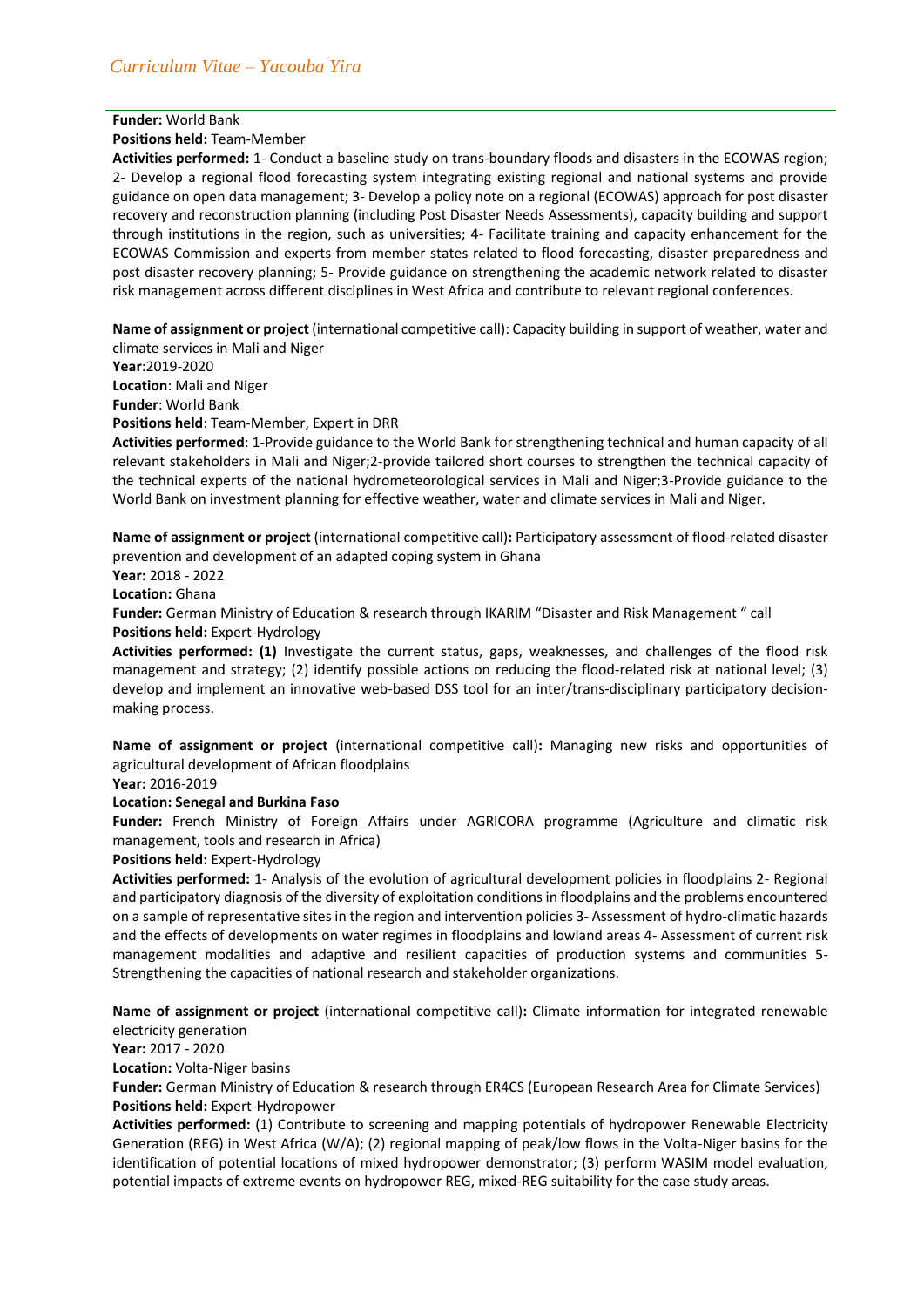## VII. Capacity Building

### **Supervision/mentorship of thesis**

- MSc. students: 5
- Bachelor: 1

# VIII. Measures of Esteem

Yira Yacouba won a number of research grants from various funding agencies such as World Bank, African Union, European Union, French Government, German Federal Ministry of Education and Research. Yira Yacouba was awarded the WASCAL Core Research Program Fellowship in 2012 in Germany and The Italian Cooperation Fellowship in 2010 in Italy. Yira Yacouba has been serving as a reviewer for several peer-reviewed scientific journals such as Journal of Hydrology, and Water.

## IX. Selected publications

#### **Peer-reviewed:**

- Badou F.D., Hounkpè J., Yira Y., Ibrahim M., Bossa A.Y., 2017. Increasing devastating flood events in West Africa: who is to blame? Working Paper: WASCAL Perspective on floods in West Africa.
- Bliefernicht, J., Berger, S., Salack, S., Guug, S., Hingerl, L., Heinzeller, D., Mauder, M., Steinbrecher, R., Steup, G., Bossa, A.Y., Waongo, M., Quansah, E., Balogun, A.A., Yira, Y., Arnault, J., Wagner, S., Klein, C., Gessner, U., Knauer, K., Straub, A., Schönrock, R., Kunkel, R., Okogbue, E.C., Rogmann, A., Neidl, F., Jahn, C., Diekkrüger, B., Aduna, A., Barry, B., Kunstmann, H., 2018. The WASCAL Hydrometeorological Observatory in the Sudan Savanna of Burkina Faso and Ghana. Vadose Zone Journal 17. https://doi.org/10.2136/vzj2018.03.0065
- Okyere, C.Y., Yira, Y., Gilgenbach, D., 2013. The problem of annual occurrences of floods in Accra: an integration of hydrological, economic and political perspectives. Theoretical and Empirical Researches in Urban Management 8, 45–79.
- Salack, S., Bossa, A., Bliefernicht, J., Berger, S., Yira, Y., Sanoussi, K.A., Guug, S., Heinzeller, D., Avocanh, A.S., Hamadou, B., Meda, S., Diallo, B.A., Bado, I.B., Saley, I.A., Daku, E.K., Lawson, N.Z., Ganaba, A., Sanfo, S., Hien, K., Aduna, A., Steup, G., Diekkrüger, B., Waongo, M., Rogmann, A., Kunkel, R., Lamers, J.P.A., Sylla, M.B., Kunstmann, H., Barry, B., Sedogo, L.G., Jaminon, C., Vlek, P., Adegoke, J., Savadogo, M., 2019. Designing Transnational Hydroclimatological Observation Networks and Data Sharing Policies in West Africa. Data Science Journal 18, 33. https://doi.org/10.5334/dsj-2019-033
- Yira, Y., Aymar, B.Y., Amadou, K., -Louis, F.J., Georges, S., Thomas, Y.B., Mouhamed, I., Bruno, L., 2019. Failure of inland valleys development: a hydrological diagnosis of the Bankandi valley in Burkina Faso. Model. Earth Syst. Environ.Yira, Y., Bossa, Y.A., Keita, A., Fusillier, J.L., Serpantié, G., Yaméogo, B.T., Idrissou, M., Lidon, B., 2019. Failure of inland valleys development: a hydrological diagnosis of the Bankandi valley in Burkina Faso. Modeling Earth Systems and Environment. https://doi.org/10.1007/s40808-019-00628-5.
- Yira, Y., Bossa, A.Y., 2019. Agricultural Expansion-Induced Infiltration Rate Change in a West African Tropical Catchment. Applied and Environmental Soil Science, Volume 2019, Article ID 2434512, 9 pages, https://doi.org/10.1155/2019/2434512.
- Yaméogo, T, Bossa, A.Y., Torou, B, Fusillier, J-L, Da, D, Yira, Y, Serpantié, G, Somé, F & Dama-Balima, M 2018, 'Socio-Economic Factors Influencing Small-Scale Farmers' Market Participation: Case of Rice Producers in Dano', Sustainability, vol. 10, no. 12, p. 4354.
- Yira, Y., Diekkrüger, B., Steup, G., Bossa, A.Y., 2017. Impact of climate change on hydrological conditions in a tropical West African catchment using an ensemble of climate simulations. Hydrol Earth Syst Sci 21, 2143– 2161. doi:10.5194/hess-21-2143-2017.Yira, Y., Diekkrüger, B., Steup, G., Bossa, A.Y., 2016. Modeling land use change impacts on water resources in a tropical West African catchment (Dano, Burkina Faso). Journal of Hydrology, 537, 187–199.
- Op de Hipt, F., Diekkrüger, B., Steup, G., Yira, Y., Hoffmann, T., Rode, M., 2018. Modeling the impact of climate change on water resources and soil erosion in a tropical catchment in Burkina Faso, West Africa. CATENA 163, 63–77. https://doi.org/10.1016/j.catena.2017.11.023
- Op de Hipt, F., Diekkrüger, B., Steup, G., Yira, Y., Hoffmann, T., Rode, M., 2017. Applying SHETRAN in a Tropical West African Catchment (Dano, Burkina Faso)—Calibration, Validation, Uncertainty Assessment. Water 9, 101. https://doi.org/10.3390/w9020101
- Op de Hipt, F., Diekkrüger, B., Steup, G., Yira, Y., Hoffmann, T., Rode, M., Näschen, K., 2019. Modeling the effect of land use and climate change on water resources and soil erosion in a tropical West African catch-ment